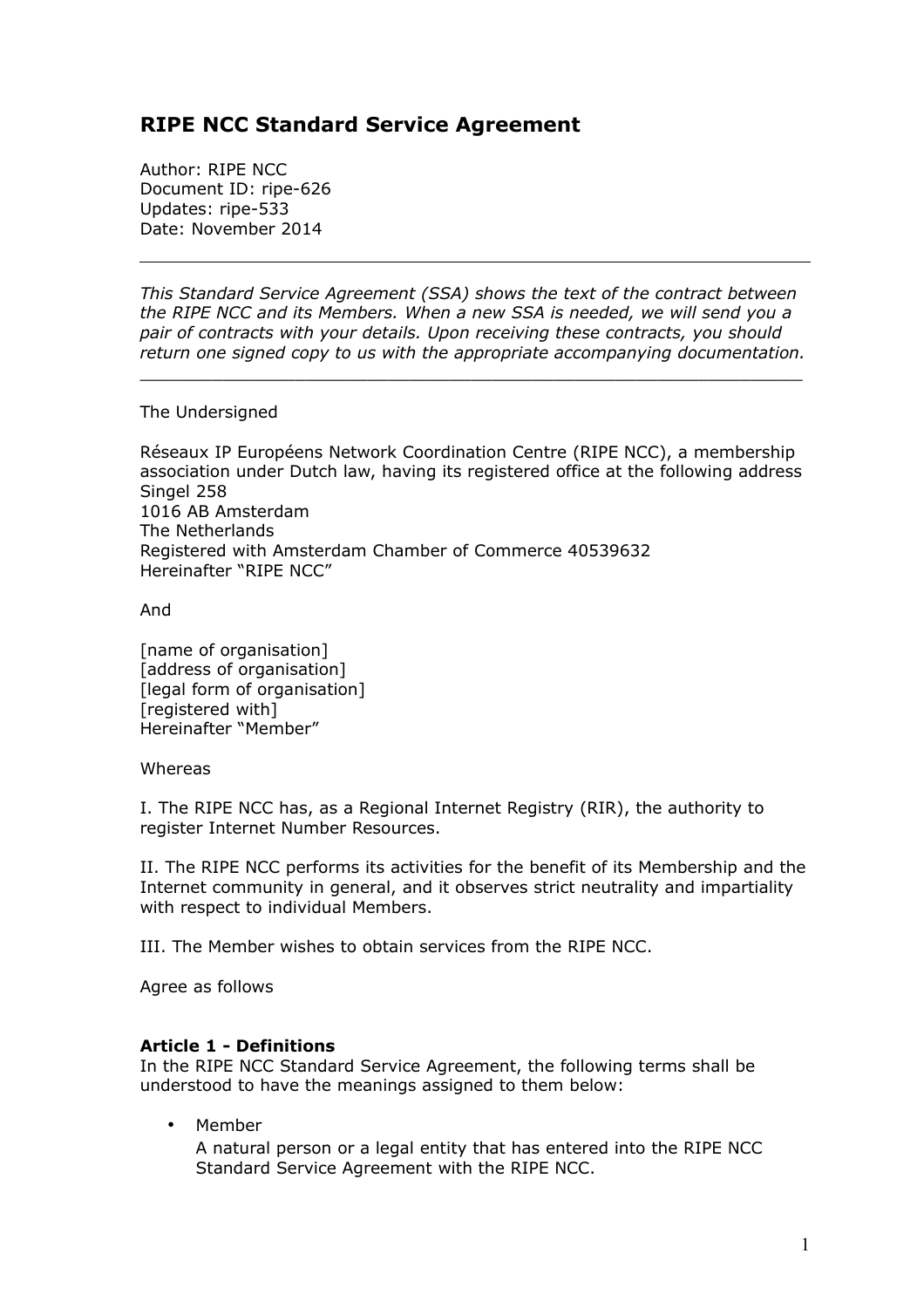• RIPE NCC

Réseaux IP Européens Network Coordination Centre, a membership association under Dutch law, with registered office in Amsterdam, the Netherlands.

- RIPE NCC services The Membership Services as specified in the current version of the [RIPE](http://www.ripe.net/ripe/docs/ap)  [NCC Activity](http://www.ripe.net/ripe/docs/ap) [Plan](http://www.ripe.net/ripe/docs/ap).
- RIPE Policies

[Policies](http://www.ripe.net/ripe/docs/current-ripe-documents/ripe-policies) adopted through an open, bottom-up process of discussion and consensus-based decision-making process by the Réseaux IP Européens (RIPE) community, which is a collaborative forum open to all parties interested in the operations of the Internet.

• Internet Number Resources Any Internet identifiers such as IP addresses (IPv4, IPv6) and Autonomous System Numbers.

## **Article 2 - General**

2.1 The RIPE NCC Standard Service Agreement shall come into effect by means of an offer and an acceptance.

2.2 To enter into the RIPE NCC Standard Service Agreement, the following documents have to be sent to the RIPE NCC by post or fax:

- One copy of the RIPE NCC Standard Service Agreement containing the handwritten signature of an authorised representative of the Member
- A recent extract from the Commercial Trade Register or equivalent document proving the registration of the Member with the national authorities.

Upon receipt of these documents by the RIPE NCC, the RIPE NCC Standard Service Agreement is considered to be concluded. The RIPE NCC shall not commence the provision of the RIPE NCC services until these documents have been received. Conclusion of the RIPE NCC Standard Service Agreement establishes a RIPE NCC membership.

2.3 The Member acknowledges and accepts that the RIPE NCC Standard Service Agreement may be amended by a resolution of the General Meeting of the RIPE NCC according to the procedure outlined in the [RIPE NCC Articles of](http://www.ripe.net/ripe/docs/articles-association) [Association](http://www.ripe.net/ripe/docs/articles-association). An amendment shall automatically become effective upon the date mentioned in the resolution or the date of first publication of the resolution of the General Meeting and the full text of the amended agreement on [http://www.ripe.net,](http://www.ripe.net/) whichever is the latest, without the re-signing of the RIPE NCC Standard Service Agreement being necessary.

2.4 This Agreement replaces any previous version of the Standard Service Agreement between the Member and the RIPE NCC.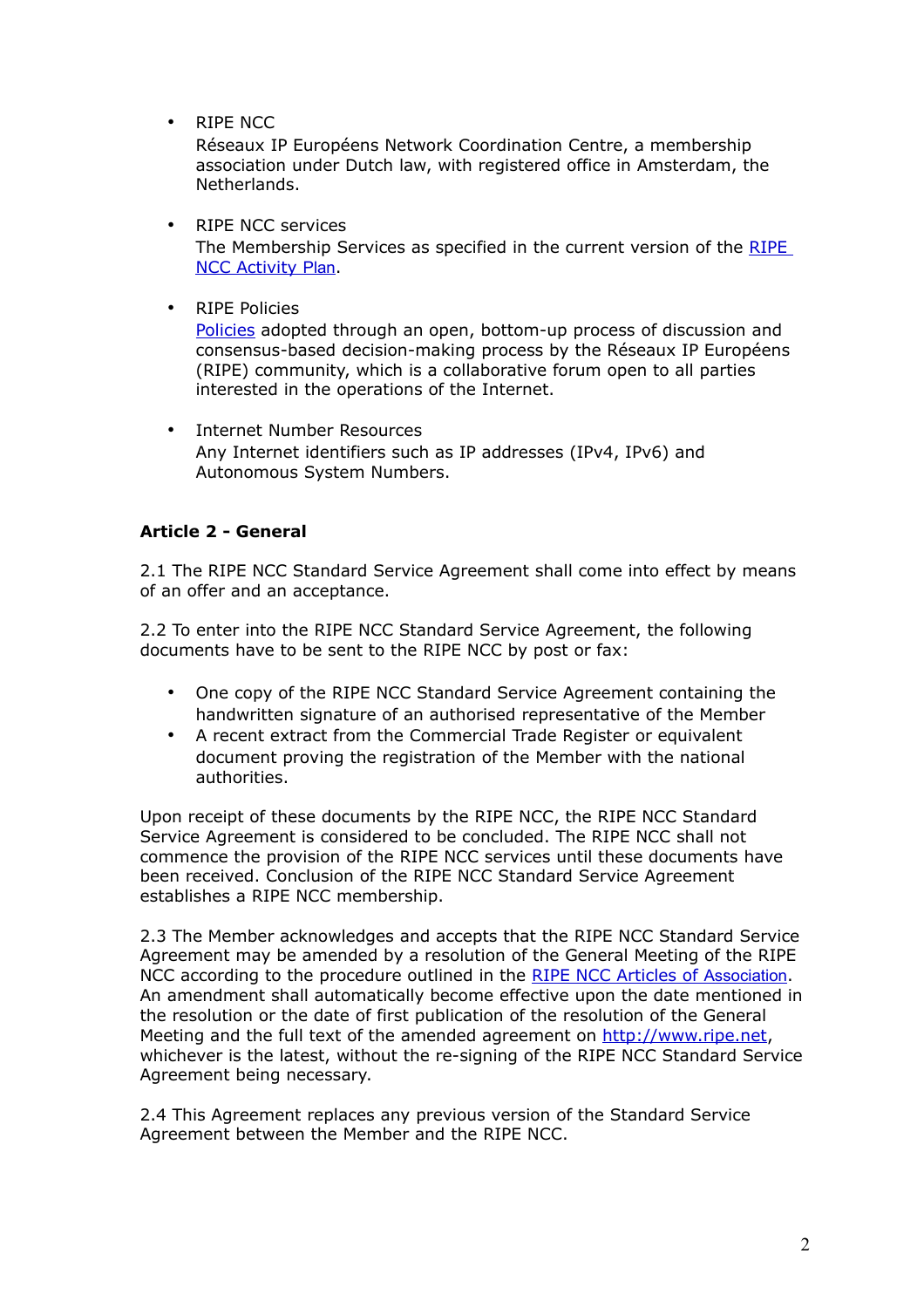## **Article 3 – Use of RIPE NCC Services**

3.1 The RIPE NCC undertakes to provide the RIPE NCC services to the Member and the Member acknowledges and accepts that it has obtained the right to use the RIPE NCC services under the conditions outlined in this agreement.

3.2 For specific services in addition to the RIPE NCC Standard Service Agreement, separate terms and conditions may apply that need to be agreed upon before these specific services can be used.

## **Article 4 – Membership**

4.1 The Member acknowledges and accepts that it shall automatically become a candidate member of the RIPE NCC association by signing the RIPE NCC Standard Service Agreement according to the [RIPE NCC Articles of](http://www.ripe.net/ripe/docs/articles-association) [Association](http://www.ripe.net/ripe/docs/articles-association), Article 4.

4.2 After a period of six (6) months from the signing of the RIPE NCC Standard Service Agreement the candidate member will be converted into a full member of the RIPE NCC association. Unless otherwise stated candidate members shall have the same rights and obligations as full members.

4.3 If there are statutory provisions imposed upon the Member that prohibits the Member from being a member of the RIPE NCC association, the Member shall notify the RIPE NCC immediately when the Member becomes aware of such a situation.

# **Article 5 – Payment**

5.1 The Member shall owe the RIPE NCC a service fee and a sign-up fee as defined in the [RIPE NCC Charging Scheme](http://www.ripe.net/ripe/docs/charging) adopted by the RIPE NCC General Meeting. The RIPE NCC Charging Scheme may be amended by resolution of the RIPE NCC General Meeting.

5.2 The Member's obligation to pay these fees shall commence on the day on which the RIPE NCC Standard Service Agreement is concluded.

5.3 The Member shall make the payment to the RIPE NCC within 30 days of date of invoice, failing which the Member shall be in default with no notice of default being required.

5.4 With effect from the day on which the Member defaults on its payment obligations, the Member shall owe the RIPE NCC the statutory rate of interest on the amounts unpaid as well as a late payment fee. In addition, the Member shall reimburse the RIPE NCC for the extra-judicial collection costs, without prejudice to any other of the RIPE NCC's rights which it may invoke against the Member in connection with the latter's failure to effect (timely) payment.

5.5 The Member may not postpone its payment obligations or offset any of its own claims against the RIPE NCC.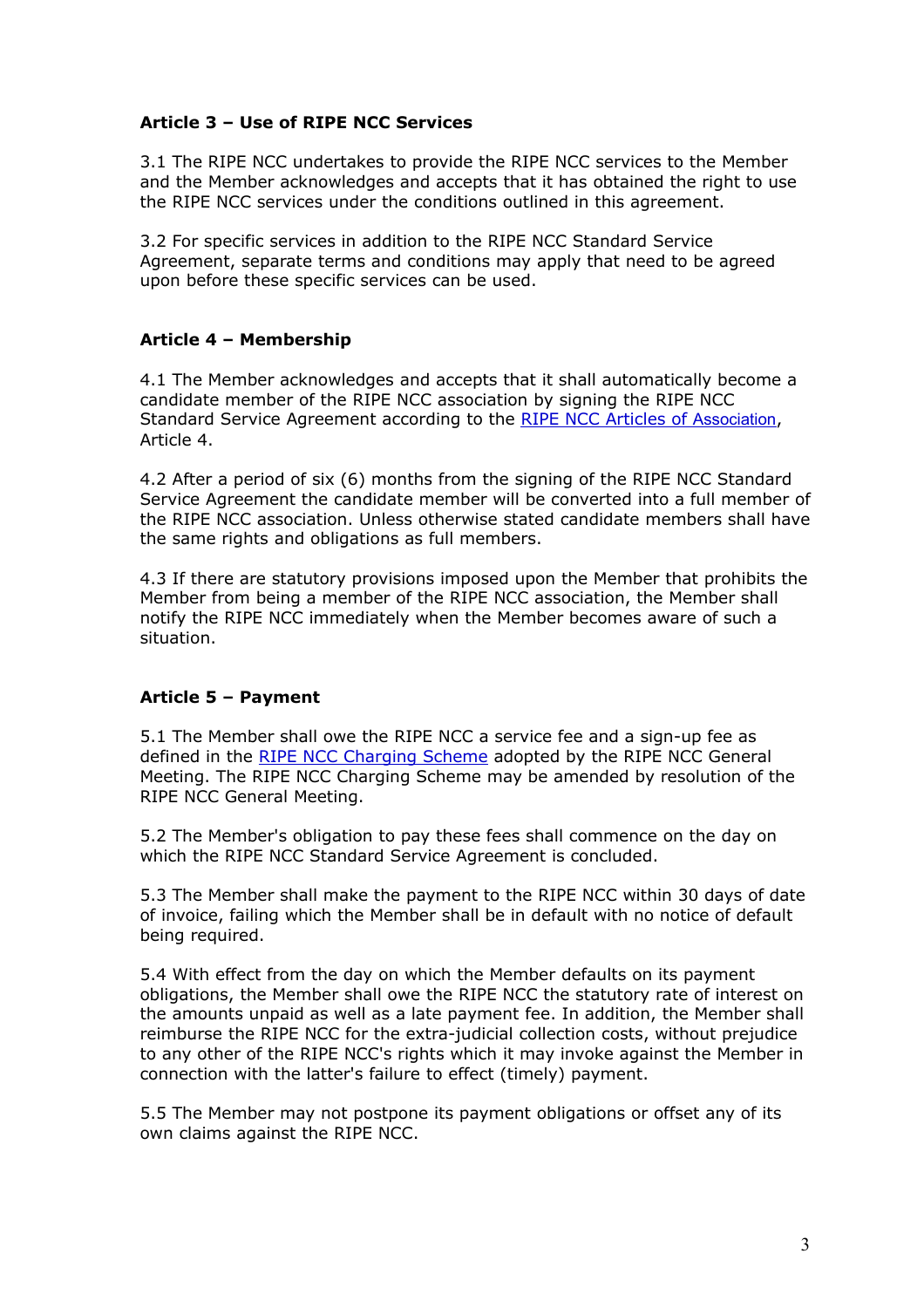5.6 In addition to this Article 5, the Member adheres to the documented payment procedures for the services of the RIPE NCC as specified in the current version of the [RIPE NCC Billing Procedure and Fee Schedule](http://www.ripe.net/lir-services/billing/procedure) [document](http://www.ripe.net/lir-services/billing/procedure).

# **Article 6 – Compliance**

6.1 The Member acknowledges applicability of, and adheres to, the [RIPE Policies](http://www.ripe.net/ripe/docs/current-ripe-documents/ripe-policies) and RIPE NCC procedural documents. The RIPE Policies and the RIPE NCC procedural documents are publicly available from the RIPE NCC Document Store. These documents, which may be revised and updated from time to time, form an integral part of and apply fully to the RIPE NCC Standard Service Agreement. Each revised document will receive a new document number and can be found on [http://www.ripe.net](http://www.ripe.net/).

Below is a non-exclusive list of these documents:

- • [IPv4 Address Allocation and Assignment Policies in the RIPE NCC Service](http://www.ripe.net/ripe/docs/ipv4-policies) [Region](http://www.ripe.net/ripe/docs/ipv4-policies) (current version)
- • [Autonomous System \(AS\) Number Assignment Policies and Procedures](http://www.ripe.net/ripe/docs/asn-assignment) (current version)
- • [IPv6 Address Allocation and Assignment Policy](http://www.ripe.net/ripe/docs/ipv6-policies) (current version)
- • [RIPE NCC Activity Plan](http://www.ripe.net/ripe/docs/ap) (current version)
- • [RIPE NCC Charging Scheme](http://www.ripe.net/ripe/docs/charging) (current version)
- [RIPE NCC Billing Procedure and Fee Schedule](http://www.ripe.net/lir-services/billing/procedure) (current version)
- • [Closure of LIR and Deregistration of Internet Number Resources](http://www.ripe.net/ripe/docs/closure%20) (current version)
- • [Transfer of Internet Number Resources](http://www.ripe.net/ripe/docs/transfer) (current version)
- The RIPE NCC Clearing House Procedure (current version)
- • [RIPE NCC Conflict Arbitration Procedure](http://www.ripe.net/ripe/docs/arbitration) (current version)

6.2 The Member shall provide the RIPE NCC with complete, updated and accurate information necessary for the provision of RIPE NCC services and shall assist the RIPE NCC with audits and security checks as outlined in the RIPE NCC procedural documents, particularly with [RIPE NCC audit](http://www.ripe.net/ripe/docs/audit%20) [activity](http://www.ripe.net/ripe/docs/audit%20).

6.3 If the Member fails to comply with the RIPE Policies and RIPE NCC procedures as outlined in the RIPE NCC procedural document "Closure of LIR and  [Deregistration of Internet Number Resources"](http://www.ripe.net/ripe/docs/closure), the RIPE NCC may suspend the provision of RIPE NCC services to the Member and may deregister the Internet Number Resources it has registered to the Member in accordance with the procedure outlined in the RIPE NCC procedural document "Closure of LIR and  [Deregistration of Internet Number Resources"](http://www.ripe.net/ripe/docs/closure). The Member shall cooperate with the deregistration of the Internet Number Resources. The RIPE NCC may also terminate the RIPE NCC Standard Service Agreement in accordance with Article 9.3 of this Agreement.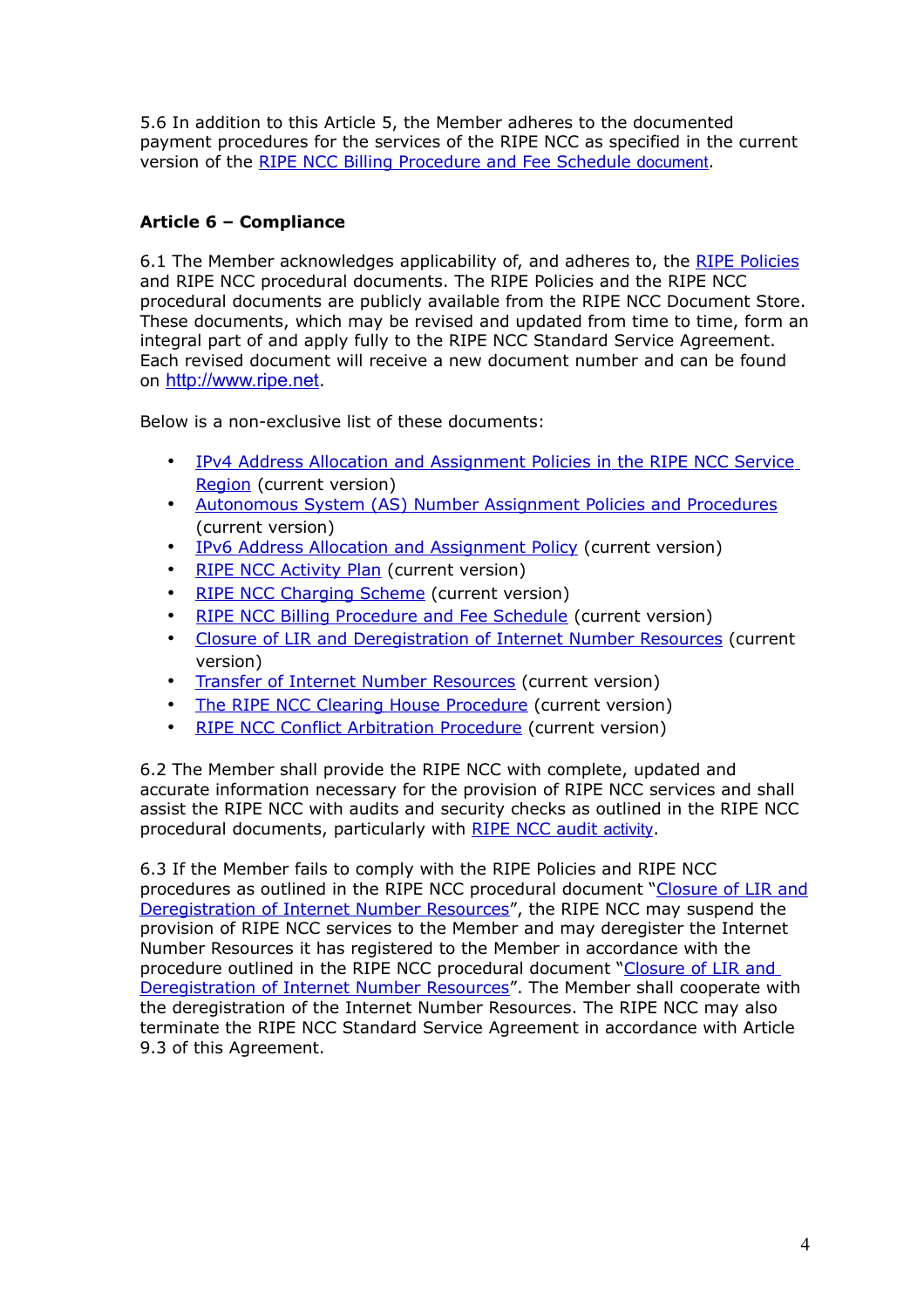### **Article 7 - Clearing House**

7.1 The Clearing House is a tax-free financial reserve that provides for the financial stability of the RIPE NCC.

7.2 The General Meeting will each year decide on whether the RIPE NCC's financial result will be added or deducted to or from the Clearing House reserve or will be redistributed among the Members. The General Meeting may also decide to redistribute a one-off amount from the Clearing House to the Members.

7.3 The [RIPE NCC Clearing House Procedure](http://www.ripe.net/ripe/docs/clearinghouse) stipulates the details of a potential redistribution as referred to in Art 7.2. A Member's share of a potential redistribution shall be credited to the Member on the service fee of the year following the year that the General Meeting has decided on the redistribution.

7.4 The Member may participate in the Clearing House procedure, provided that it has fulfilled the service fee payment in accordance with Art. 5 for the relevant year referred to in Art 7.2.

7.5 In the event the RIPE NCC Standard Service Agreement is terminated in the year referred to in Article 7.2, the Member will not participate in the Clearing House procedure.

# **Article 8 – Liability**

8.1 The Member shall be liable for all aspects of its use of the services offered by the RIPE NCC. The Member shall also be liable for all aspects of its use and all that ensues from its use of the Internet Number Resources.

8.2 The RIPE NCC excludes all liability for any direct or indirect damages, including damages to the Member's business, loss of profit, damages to third parties, personal injury or damages to property, except in cases involving willful misconduct or gross negligence on the part of the RIPE NCC or its management.

8.3 The RIPE NCC shall, in any event, not be liable for damages caused by a failure to make the Internet Number Resources available (on time), or for damages in any way connected with the use of the Internet Number Resources.

8.4 The RIPE NCC shall, in any event, not be liable for damages caused by (the incorrect) operation of the (external) telecommunications infrastructure and related peripheral equipment along and over which the RIPE NCC services must necessarily be carried.

8.5 The RIPE NCC shall, in any event, not be liable for non-performance or damages due to force majeure, including but not limited to industrial action, strikes, occupations and sit-ins, blockades, embargoes, governmental measures, denial of service attacks, war, revolutions or comparable situations, power failures, defects in electronic lines of communication, fire, explosions, damage caused by water, floods and earthquakes.

8.6 The Member shall indemnify the RIPE NCC against any and all third party claims filed against the RIPE NCC in relation to the Member's use of the RIPE NCC services.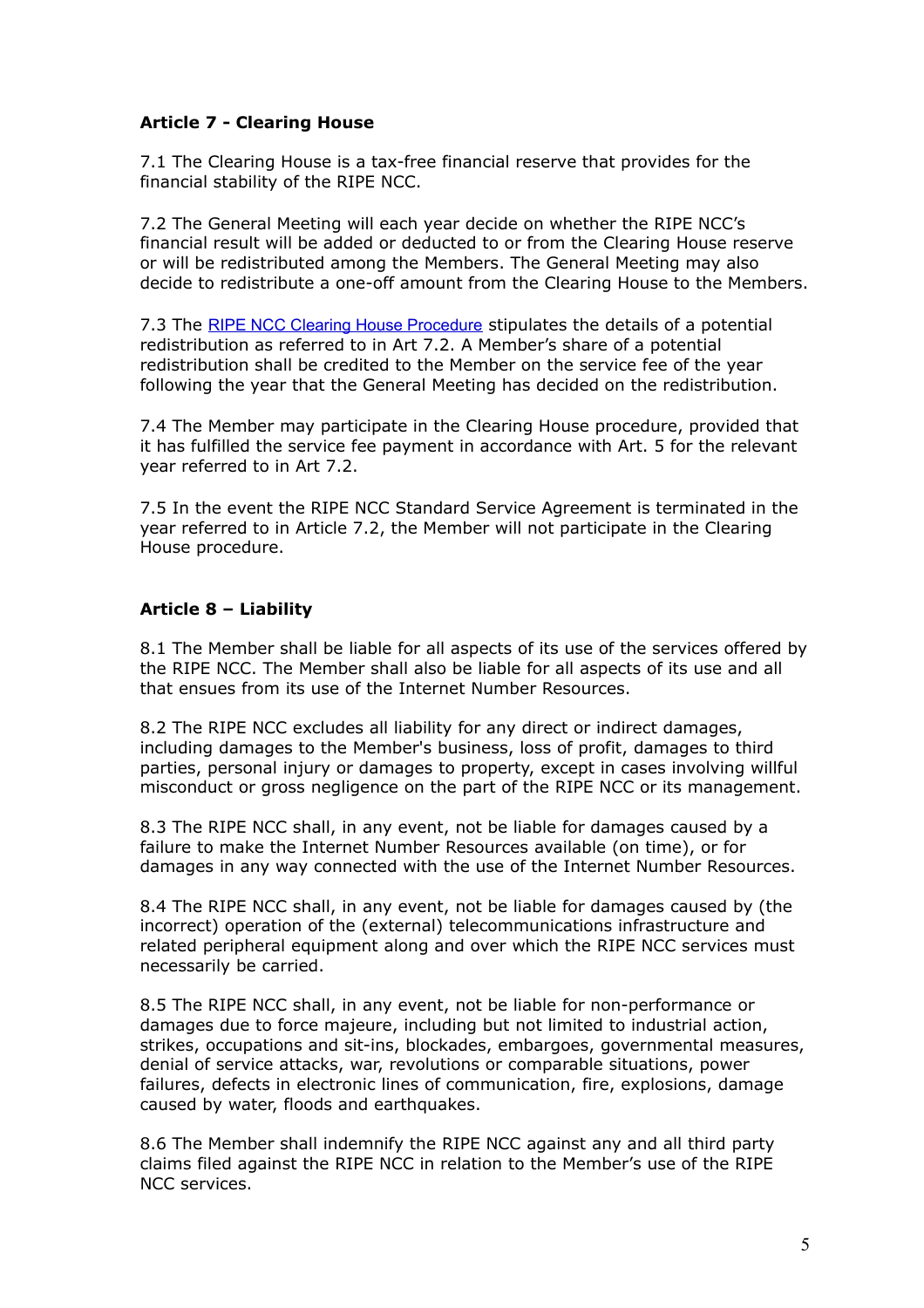8.7 In any event the RIPE NCC's liability shall be limited to a maximum amount equivalent to the Member's service fee of the relevant financial year.

## **Article 9 – Term and Termination**

9.1 The RIPE NCC Standard Service Agreement shall be entered into for an indefinite period of time, unless terminated in accordance with the provisions of this article.

9.2. The Member shall be entitled to terminate the RIPE NCC Standard Service Agreement with a notice period of three months. Notice shall be in writing and sent to the RIPE NCC by electronic or regular mail.

9.3 Without prejudice to termination in accordance with 9.4, the RIPE NCC shall be entitled to terminate the RIPE NCC Standard Service Agreement in the event that the Member fails to meet any of its obligations arising from the RIPE NCC Standard Service Agreement and does not remedy such failure within the period specified in the RIPE NCC procedural document "Closure of LIR and  [Deregistration of Internet Number Resources"](http://www.ripe.net/ripe/docs/closure). The RIPE NCC shall also be entitled to terminate the RIPE NCC Standard Service Agreement if the continuation of this Agreement is impossible for reasons above and beyond control by the RIPE NCC. Termination shall be in accordance with the procedure set forth in the RIPE NCC procedural document "Closure of LIR and  [Deregistration of Internet Number Resources"](http://www.ripe.net/ripe/docs/closure), without the RIPE NCC being liable to pay damages to the Member and without prejudice to the RIPE NCC's right to claim (additional) damages from the Member.

9.4 The RIPE NCC shall be entitled to terminate the RIPE NCC Standard Service Agreement with immediate effect in accordance with the procedure set forth in the RIPE NCC document "Closure of LIR and Deregistration of Internet Number [Resources"](http://www.ripe.net/ripe/docs/closure), without being liable to pay damages to the Member and without prejudice to the RIPE NCC's right to claim (additional) damages from the Member:

a. if an application has been or is filed for the Member's bankruptcy or for a suspension of payments (moratorium).

b. if the Member goes into liquidation or becomes insolvent.

c. if the Member in any way acts or neglects to act such as to cause damage to the name, trademarks or intellectual property rights of the RIPE NCC.

d. if the Member fails to submit to the RIPE NCC a recent extract from the Commercial Trade Register or equivalent document proving the registration of the Member with the national authorities when this is asked for by the RIPE NCC.

e. if the Member fails to observe any rule of applicable law, which should be adhered to by the Member. The RIPE NCC shall only terminate the RIPE NCC Standard Service Agreement for this reason if this is required by law or upon receipt of a court order forcing the RIPE NCC to do so.

f. if the Member is in default of payment as defined in Article 5.3.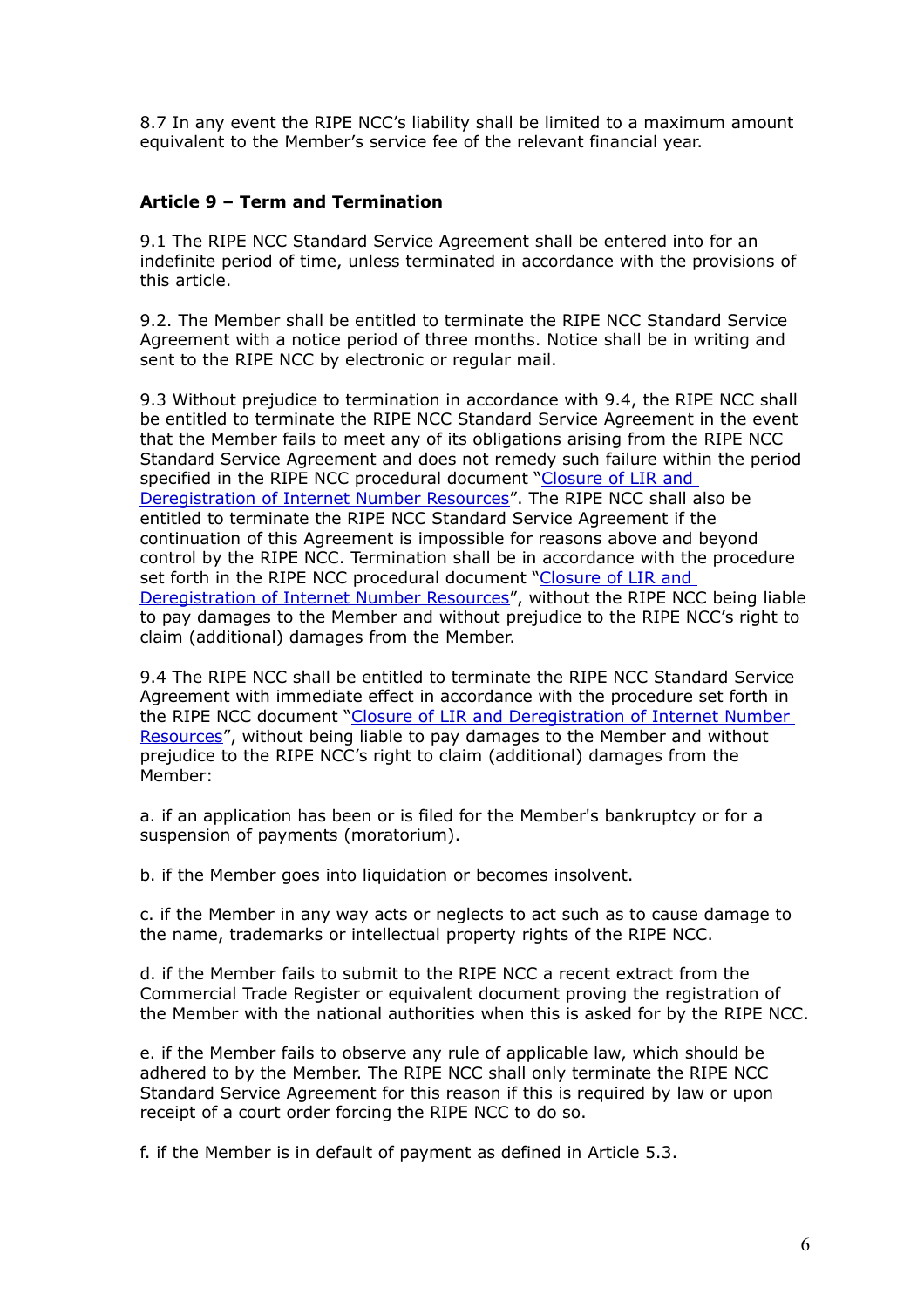g. on the day on which the Member's membership of the RIPE NCC association terminates according to Article 6 of the [Articles of](http://www.ripe.net/ripe/docs/articles-association) [Association](http://www.ripe.net/ripe/docs/articles-association).

h. if the Member provides the RIPE NCC with falsified or misleading data or provides the RIPE NCC repeatedly with incorrect data.

i. if the Member repeatedly refuses to assist the RIPE NCC with audits as specified in the procedural document "RIPE NCC Audit Activity".

j. if the RIPE NCC cannot reasonably be required to continue the RIPE NCC Standard Service Agreement for reasons that cannot be attributed to the RIPE NCC and for which the RIPE NCC cannot be held accountable by virtue of law, a juridical act or generally accepted principles.

9.5 Upon termination in accordance with this article 9, the RIPE NCC will stop providing RIPE NCC services to the Member and the Member will lose their RIPE NCC member status as described in the RIPE NCC procedural document [" Closure](http://www.ripe.net/ripe/docs/closure) of LIR and Deregistration of Internet Number Resources". The Member shall stop using RIPE NCC services and shall cooperate with the deregistration of any Internet Number Resources the RIPE NCC has registered to them.

9.6 A RIPE NCC Standard Service Agreement, which has been terminated may be re-activated subject to prior written authorisation by the RIPE NCC and payment of a sign-up fee.

### **Article 10 - Miscellaneous**

10.1 Without the RIPE NCC's prior written consent, the Member shall not be permitted to assign to third parties any rights or obligations that arise from the RIPE NCC Standard Service Agreement, including any rights on Internet Number Resources registered by the RIPE NCC.

10.2 The Member acknowledges and agrees that the registration of Internet Number Resources does not constitute property and the registration of Internet Number Resources in the name of the Member or a third party does not confer upon the Member or the third party any rights of ownership. The Member acknowledges that any Internet Number Resources deregistered by the RIPE NCC may be re-registered to another party according to the RIPE Policies.

10.3 If any provision contained in the RIPE NCC Standard Service Agreement is held to be invalid by a court of law, this shall not in any way affect the validity of the remaining provisions.

10.4 The RIPE NCC's intellectual property (agreements, documents, software, databases, website, etc.) may only be used, reproduced and made available to third parties upon prior written authorisation from the RIPE NCC.

10.5 The titles next to the articles of this Agreement are for convenience only and shall not be taken into account for the interpretation of the articles.